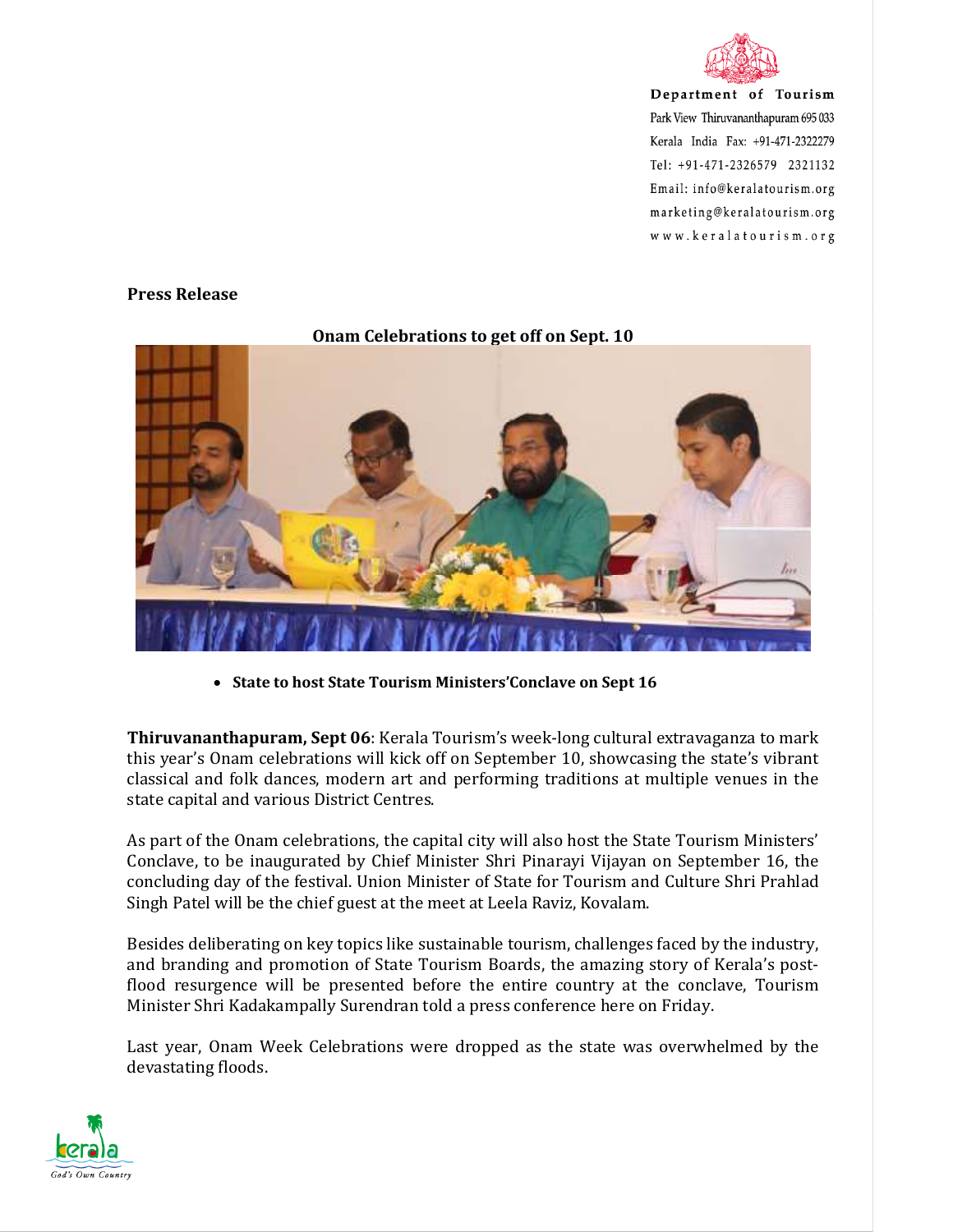

"No calamity is going to dampen our spirit to survive and forge ahead. This year also, there had been heavy downpours, spawning devastation and loss of lives. That was very unfortunate. But we are not going to be halted in our track. We will survive adversities and move forward. This is the message of the Onam celebrations," the minister added.

The Chief Mminister will inaugurate the celebrations at Nishagandhi Auditorium on September 10 at 6 pm. Kerala Assembly Speaker Shri P Sreeramakrishnan will give the Onam message. Leader of the Opposition Shri Ramesh Chennithala will deliver the keynote address.

Shri Surendran said an amount of Rs 6 crore has been earmarked for the conduct of the festival. Of this, Rs 4 crore would be for events in and around the state capital and Rs 2 crore for the districts.

Heralding the festivities, the Tourism Minister will unfurl the 'Onam flag' on September 8 at 6 pm in Kanakakunnu. Shri C K Hareendran, MLA will switch on the illuminations in the city on September 9 at 6pm. Shri K Sabarinathan, MLA will inaugurate the food festival.

National award winning actor Keerthy Suresh and popular star Tovino Thomas will be the Chief Guests on the inaugural evening, whose highlight will be a musical performance by singer K S Chitra and team.

The festival will feature over 5,000 artists of different genres. There will be performances of dance, music, percussion ensembles, plays, yoga display, literary competitions and recitals besides staging of diverse folk, martial and contemporary arts.

The state capital will have programmes in as many as 29 venues. While Nishagandhi Auditorium and Central Stadium are the principal venues, programmes will also be staged at Vyloppilli Samskrithi Bhavan, Gandhi Park, Kanakakunnu Palace Auditorium and other cultural venues.

A long list of popular singers, including by MG Sreekumar, Karthik, Sreenivas, Madhu Balakrishnan, Unni Menon, Kavalam Sreekumar, Vidhu Prathap, Sudeep Kumar, Rimi Tomy, Jyotsna, Ramesh Narayan, KG Marcos, Jassie Gift, Manu Thampi, Mrudula Warrier and a musical ensemble by Thaikkudam Bridge, will enthrall audiences at various venues on different days.

The Central Stadium will host mega shows by various media houses like Jaihind, ACV, Mangalam, Deshabhimani, Kerala Kaumudi and Metro Vartha. There will be stage presentations of popular TV show D for Dance by Malayala Manorama and Johnson Night

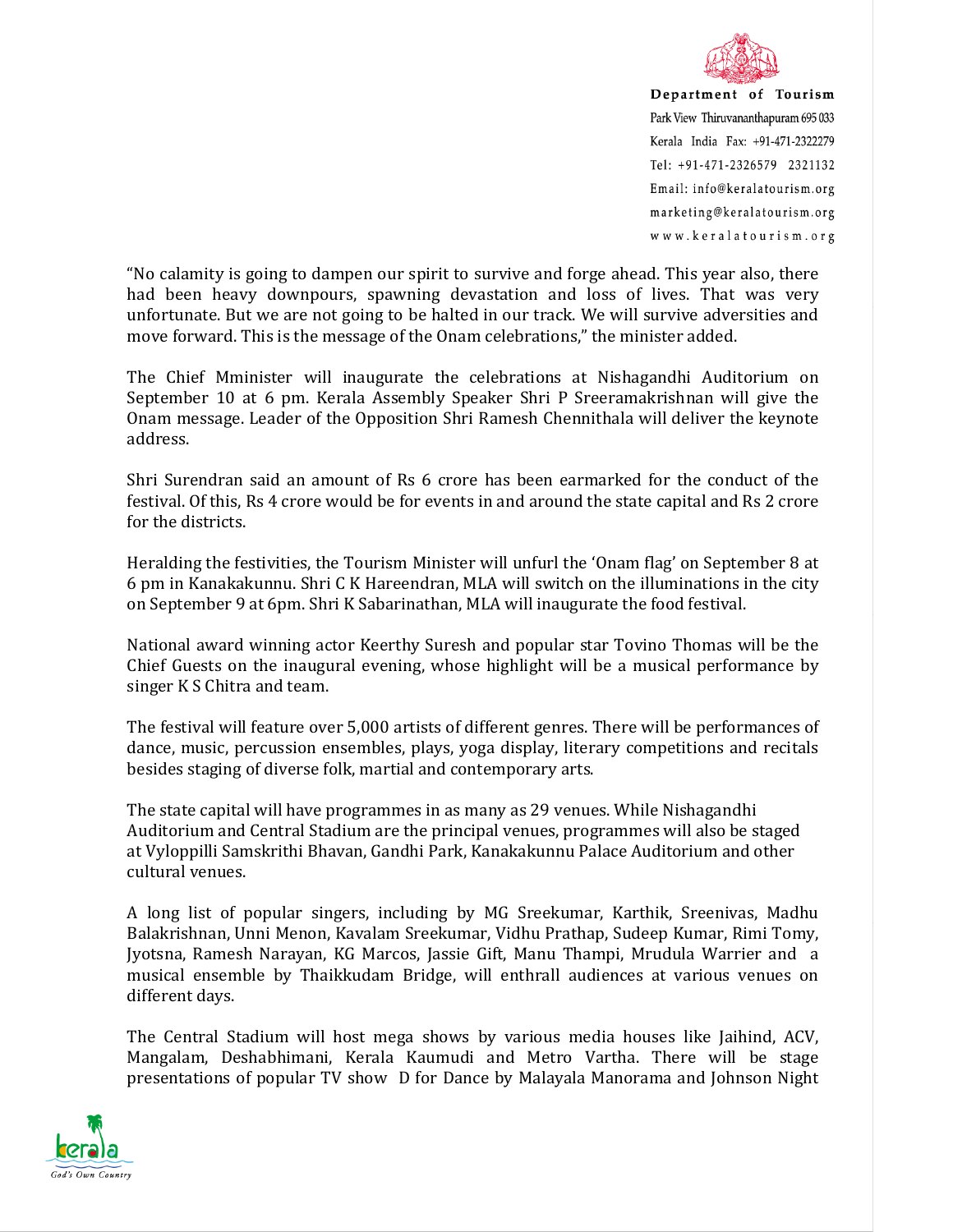

by Mathrubhumi at Nishagandhi , where Rathrimazha, a tribute to film director Late Lenin Rajendran will also be featured.

Kazhakoottam Greenfield stadium will host performance of danseuse and cine artist Asha Sarath and team. Musical shows will be held at Poojapura Maidan, Kanakakunnu Palace Auditorium, Sooryakanthi Stage and Public Office vicinity. Classical performing traditions will be showcased at Theerdhapaada Mandapam (Kathakali, koothu, Kudiyattom), Bharat Bhavan (Classical Dance), and Vylopalli Samskriti Bhavan (Classical Dance). Stages like Thiruvarangu and Sopanam at Kanakakunnu are dedicated for folk art performances, while Shankhumugham will host the performances of women and children.

Theerdhapaada Mandapam will also host Aksharaslokam and VJT Hall, Museum Compound and Gandhi Park will have other recitals and theatre performances. Museum Compound will stage Yoga and kalaripayattu also.

For the first time, the festival has been extended to Vellayani, on the outskirts. Other venues include Kanakakunnu Gate, Veli Tourist Village, Akkulam, Sree Chitra Thirunal Park Kottakkakam, Neyyatinkara, Kazhakootam, Attingal, Nedumangad, Sreevaraham, Peroorkada Bappuji Library and Mudavoorpara boat club yard.

Athapookkalam competitions for the public will be held at St. Joseph's School, Palayam. The Onam Trade Fair will be inaugurated at Sooryakanthi grounds by Shri C Divakaran, MLA on September 8. The district-level Onam Week Celebrations will be organised by district administrations and District Tourism Promotion Councils in all other districts.

The fesitval will conclude with a colourful cultural pageantry depicting the history and culture of Kerala, to be flagged off from Keltron Junction, Vellayambalam on September 16 at 5 PM.

The minister also launched a promotional video of the ongoing Champions Boat League (CBL) at the press meet. Top-notch composer A R Rahman has done the background score for the video, made by Bharat Bala.

Shri Surendran also released the logo of Chaliyar River Paddle 2019, an expedition of 68 km along the Chaliyar river from Nilambur to Beypore, organized by Jellyfish Association with the support of Kerala Adventure Tourism Promotion Society from September 20-22.

Shri C Divakaran, MLA, working chairman Onam celebrations committee, Tourism Director Shri P Bala Kiran IAS and KTDC MD Shri Rahul R IRS were also present at the press meet.